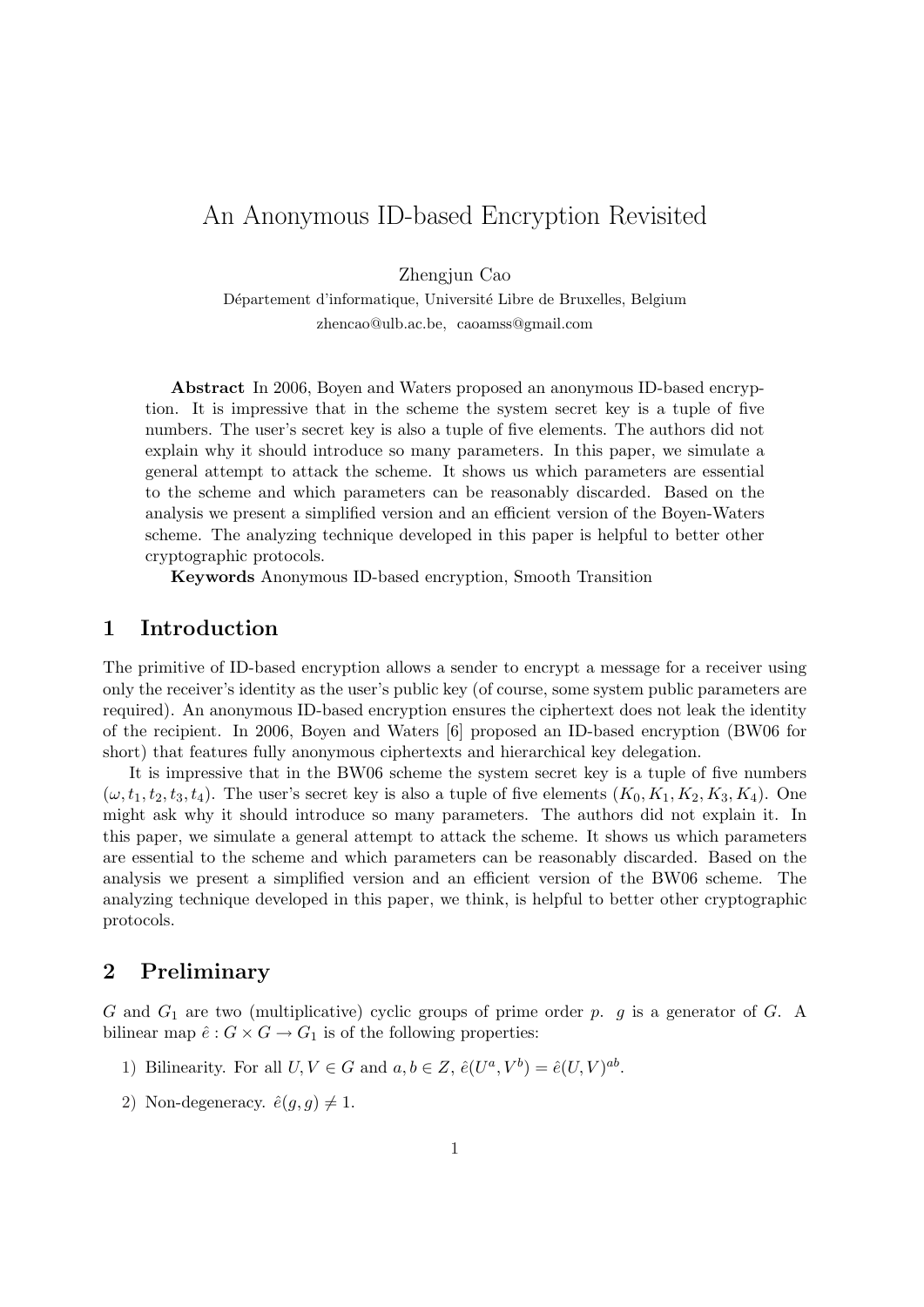We refer to  $[1-10]$  for more details about the constructions and usages of bilinear maps.

### 3 The Boyen-Waters anonymous ID-based encryption

The BW06 scheme requires that: *Confidentiality* no non-trivial information about the message can be feasibly gleaned from the ciphertext; Anonymity the adversary must be unable to decide whether a ciphertext was encrypted for a chosen identity, or for a random identity.

Assume that the identity information  $\mathcal U$  is an element in  $\mathbb Z_p^*$ , and the message M to be encrypted is an element in  $G_1$ . For convenience, in an ID-based scenario we classify the involved parameters as: system public key  $(spk)$ , system secret key  $(ssk)$ , user's public key  $(upk)$ , user's secret key  $(usk)$ . By the way, there is always a system manager who is responsible for generating spk, ssk, usk. The system secret key is usually called master-key.

#### 3.1 Review

We now describe the BW06 scheme as follows.

Setup Pick random generators  $g, g_0, g_1 \in G$ ,  $\omega, t_1, t_2, t_3, t_4 \stackrel{R}{\leftarrow} \mathbb{Z}_p^*$  and set

$$
spk: \{G, G_1, p, g, g_0, g_1, \hat{e}, \Omega = \hat{e}(g, g)^{t_1 t_2 \omega}, V_1 = g^{t_1}, V_2 = g^{t_2}, V_3 = g^{t_3}, V_4 = g^{t_4}\}
$$
  

$$
ssk: \{\omega, t_1, t_2, t_3, t_4\}
$$

*Extract* For the identity U, the key extraction authority picks  $r_1, r_2 \stackrel{R}{\leftarrow} \mathbb{Z}_p^*$  and sets usk:  ${K_0, K_1, K_2, K_3, K_4}$ , where

$$
K_0 = g^{r_1 t_1 t_2 + r_2 t_3 t_4}, K_1 = g^{-\omega t_2} (g_0 g_1^{\mathcal{U}})^{-r_1 t_2}, K_2 = g^{-\omega t_1} (g_0 g_1^{\mathcal{U}})^{-r_1 t_1}
$$
  

$$
K_3 = (g_0 g_1^{\mathcal{U}})^{-r_2 t_4}, K_4 = (g_0 g_1^{\mathcal{U}})^{-r_2 t_3}
$$

Encrypt For a message M and the identity U, pick  $s, s_1, s_2 \stackrel{R}{\leftarrow} \mathbb{Z}_p^*$  and create the ciphertext:

$$
C' = \Omega^s M, C_0 = (g_0 g_1^U)^s, C_1 = V_1^{s-s_1}
$$
  

$$
C_2 = V_2^{s_1}, C_3 = V_3^{s-s_2}, C_4 = V_4^{s_2}
$$

Decrypt To decrypt a ciphertext  $\{C', C_0, C_1, C_2, C_3, C_4\}$ , compute:

$$
M = C'\hat{e}(C_0, K_0)\hat{e}(C_1, K_1)\hat{e}(C_2, K_2)\hat{e}(C_3, K_3)\hat{e}(C_4, K_4)
$$

#### 3.2 Basic observations

In the BW06 model, one should make certain that: 1) the message must be blinded; 2) the identity of the designated recipient must be blinded; 3) without the help of the system manager, who is responsible for generating  $spk, ssk, usk$ , nobody can derive out a proper secret key.

In the scheme, the system secret key is a tuple of five numbers  $(\omega, t_1, t_2, t_3, t_4)$ . Correspondingly, the user's secret key is also a tuple of five elements  $(K_0, K_1, K_2, K_3, K_4)$ . The authors did not explain why it should introduce so many parameters. As usual, the story behind designing the structure has not been unveiled.

By the ciphertext  $(C', C_0, C_1, C_2, C_3, C_4)$ , we see: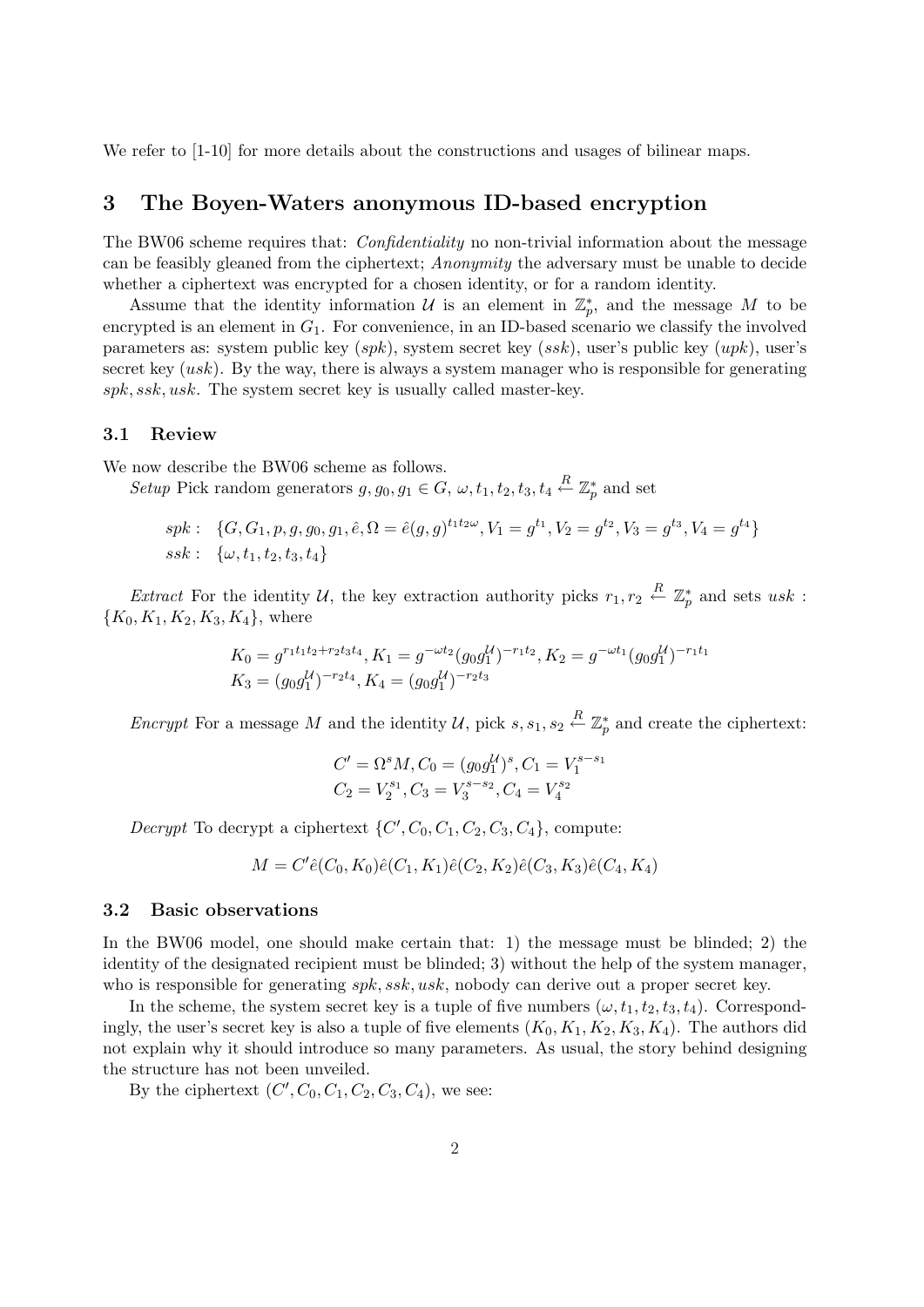To blind the message M, it sets  $C' = \Omega^s M$ , where s is a randomly chosen exponent,  $\Omega = \hat{e}(g, g)^{t_1 t_2 \omega}$  is a public system parameter.

To blind a certain user's information, U, it sets  $C_0 = (g_0 g_1^U)^s$ , where  $g_0, g_1$  are two public system parameters.

The remainders  $C_1, C_2, C_3, C_4$  are independent of M and U. They are used to recover M.

In view of these observations, one might ask: a) why it sets so many helpers  $C_1, C_2, C_3, C_4$ ; b) why the designers blind  $M$  and  $U$  separately. We will investigate the two problems and present two different variations of the BW06 scheme.

#### 3.3 Which parameters are not essential to the BW06 scheme

The original consistency argument of the BW06 scheme does not explicitly show us which parameters are essential. To see which parameters are not essential in the scheme, we now simulate a general attempt to attack it.

Given the public parameters

$$
G, G_1, p, g, g_0, g_1, \hat{e}, \Omega = \hat{e}(g, g)^{t_1 t_2 \omega}, V_1 = g^{t_1}, V_2 = g^{t_2}, V_3 = g^{t_3}, V_4 = g^{t_4}
$$

and a ciphertext relating to a certain identity  $U$ 

$$
C' = M\Omega^s, C_0 = (g_0 g_1^{\mathcal{U}})^s, C_1 = V_1^{s-s_1}, C_2 = V_2^{s_1}, C_3 = V_3^{s-s_2}, C_4 = V_4^{s_2}
$$

by the Decryption, we have

$$
C'\hat{e}(C_0, K_0)\hat{e}(C_1, K_1)\hat{e}(C_2, K_2)
$$
  
= 
$$
M\Omega^s\hat{e}((g_0g_1^{\mathcal{U}})^s, K_0)\hat{e}(V_1^{s-s_1}, K_1)\hat{e}(V_2^{s_1}, K_2)\hat{e}(V_3^{s-s_2}, K_3)\hat{e}(V_4^{s_2}, K_4)
$$

Now, the adversary tries to recover  $M$  from the above equation. (For convenience, we rewrite  $g_0 g_1^{\mathcal{U}} = h$  later).

Without loss of generality, suppose that the adversary picks a random identity  $U$ , and sets

$$
K_0 = g^{\xi_0} h^{\rho_0}, K_1 = g^{\xi_1} h^{\rho_1}, K_2 = g^{\xi_2} h^{\rho_2}, K_3 = g^{\xi_3} h^{\rho_3}, K_4 = g^{\xi_4} h^{\rho_4}
$$

where

 $\left($ 

 $\mathcal{L}$ 

$$
g^{\xi_0}, g^{\xi_1}, g^{\xi_2}, g^{\xi_3}, g^{\xi_4}, h^{\rho_0}, h^{\rho_1}, h^{\rho_2}, h^{\rho_3}, h^{\rho_4}
$$

are to be determined. Hence, we have

$$
M\Omega^{s}\hat{e}(h^{s}, K_{0})\hat{e}(V_{1}^{s-s_{1}}, K_{1})\hat{e}(V_{2}^{s_{1}}, K_{2})\hat{e}(V_{3}^{s-s_{2}}, K_{3})\hat{e}(V_{4}^{s_{2}}, K_{4})
$$
  
\n
$$
= M\hat{e}(g,g)^{t_{1}t_{2}\omega s}\hat{e}(h^{s}, g^{\xi_{0}}h^{\rho_{0}})\hat{e}(g^{t_{1}(s-s_{1})}, g^{\xi_{1}}h^{\rho_{1}})\hat{e}(g^{t_{2}s_{1}}, g^{\xi_{2}}h^{\rho_{2}})\hat{e}(g^{t_{3}(s-s_{2})}, g^{\xi_{3}}h^{\rho_{3}})\hat{e}(g^{t_{4}s_{2}}, g^{\xi_{4}}h^{\rho_{4}})
$$
  
\n
$$
= M\hat{e}(g,g)^{(t_{1}t_{2}\omega+t_{1}\xi_{1}+t_{3}\xi_{3})s+(t_{2}\xi_{2}-t_{1}\xi_{1})s_{1}+(t_{4}\xi_{4}-t_{3}\xi_{3})s_{2}}\hat{e}(h,h)^{s\rho_{0}}
$$
  
\n
$$
\cdot\hat{e}(h,g)^{(\xi_{0}+t_{1}\rho_{1}+t_{3}\rho_{3})s+(t_{2}\rho_{2}-t_{1}\rho_{1})s_{1}+(t_{4}\rho_{4}-t_{3}\rho_{3})s_{2}}
$$

Since  $s, s_1, s_2$  are randomly chosen by the sender, the message  $m$  is definitely independent of s, s<sub>1</sub>, s<sub>2</sub>. In view of that  $\log_g h$ ,  $\log_{\hat{e}(g,g)} \hat{e}(h,g)$ ,  $\log_{\hat{e}(g,g)} \hat{e}(h,h)$  are assumed to be intractable, we have  $\frac{1}{\sqrt{2}}$ 

$$
(t_1t_2\omega + t_1\xi_1 + t_3\xi_3)s + (t_2\xi_2 - t_1\xi_1)s_1 + (t_4\xi_4 - t_3\xi_3)s_2
$$
 is independent of  $s, s_1, s_2$ ;  
 $s\rho_0$  is independent of  $s, s_1, s_2$ ;  
 $(\xi_0 + t_1\rho_1 + t_3\rho_3)s + (t_2\rho_2 - t_1\rho_1)s_1 + (t_4\rho_4 - t_3\rho_3)s_2$  is independent of  $s, s_1, s_2$ .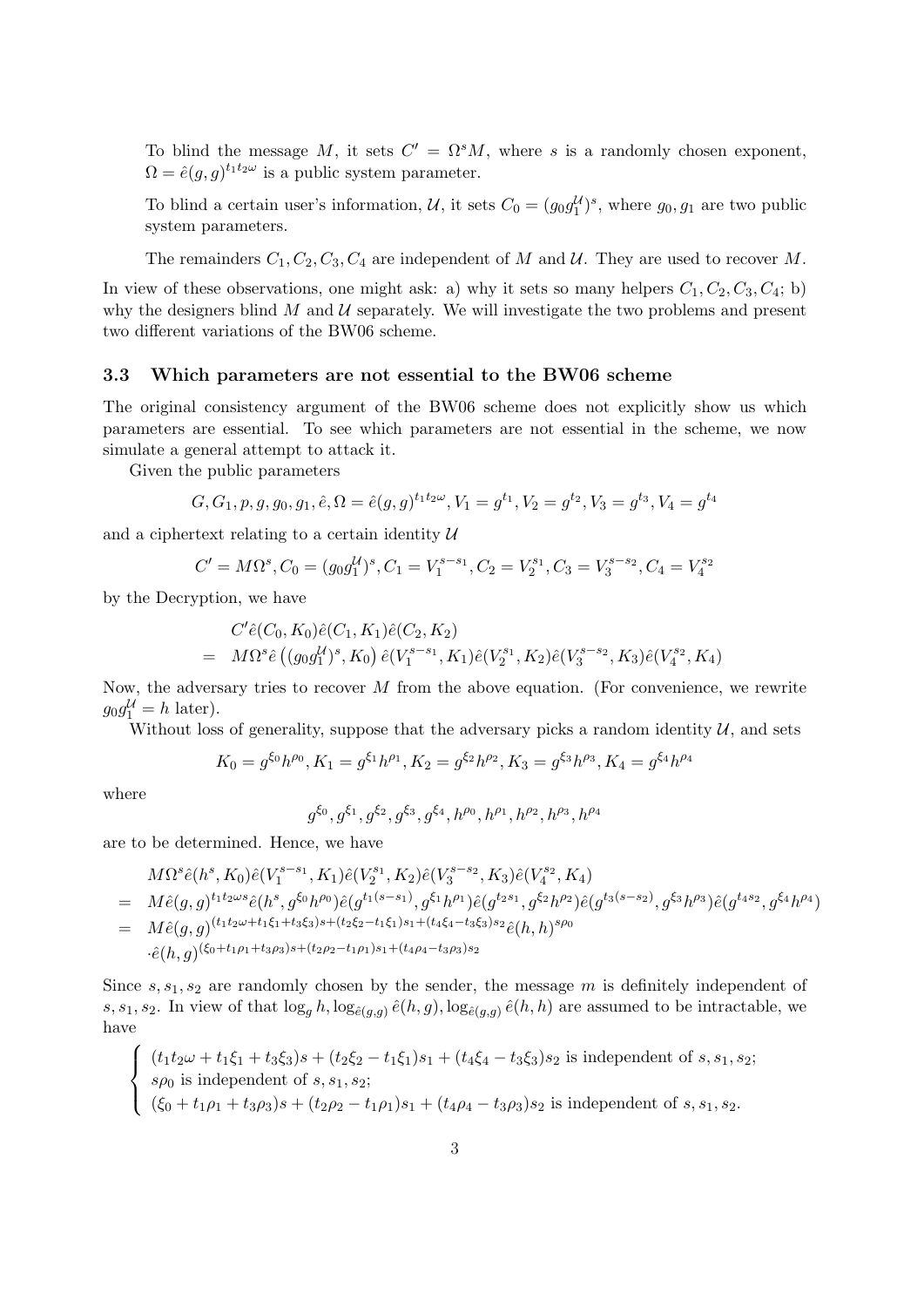Thus,

$$
\begin{cases}\n t_1 t_2 \omega + t_1 \xi_1 + t_3 \xi_3 = 0 \\
 t_2 \xi_2 - t_1 \xi_1 = 0 \\
 t_4 \xi_4 - t_3 \xi_3 = 0 \\
 \rho_0 = 0 \\
 \xi_0 + t_1 \rho_1 + t_3 \rho_3 = 0 \\
 t_2 \rho_2 - t_1 \rho_1 = 0 \\
 t_4 \rho_4 - t_3 \rho_3 = 0\n\end{cases}
$$

The adversary can take

$$
\rho_0 = \rho_1 = \rho_2 = \rho_3 = \rho_4 = \xi_0 = 0
$$

Then he has to determine  $\xi_1, \xi_2, \xi_3, \xi_4$  such that

$$
\begin{cases}\n t_1 t_2 \omega + t_1 \xi_1 + t_3 \xi_3 = 0 \\
 t_2 \xi_2 - t_1 \xi_1 = 0 \\
 t_4 \xi_4 - t_3 \xi_3 = 0\n\end{cases}
$$

Now the adversary can take

$$
\xi_3=\xi_4=0
$$

Correspondingly, both  $t_3, t_4$  are not essential to the security of the scheme. Hence, the adversary has to determine  $\xi_1, \xi_2$ , or  $g^{\xi_1}, g^{\xi_2}$ , such that

$$
\begin{cases}\nt_2\omega + \xi_1 = 0 \\
t_2\xi_2 - t_1\xi_1 = 0\n\end{cases}
$$
\n
$$
\begin{cases}\ng^{\xi_1} = g^{-t_2\omega} = V_2^{-\omega} \\
g^{\xi_2} = g^{-t_1\omega} = V_1^{-\omega}\n\end{cases}
$$

or

Since  $t_1, t_2, \omega$  are inaccessible to the adversary, it only needs to prevent the adversary from obtaining  $V_2^{-\omega}$ ,  $V_1^{-\omega}$ .

Suppose that the adversary could collaborate with another n users with identities  $\mathcal{U}_0, \mathcal{U}_1, \cdots, \mathcal{U}_n$ and corresponding keys

$$
K_1^{(i)} = (V_2^{-\omega})(g_0 g_1^{U_i})^{-r_1^{(i)}t_2}, K_2^{(i)} = (V_1^{-\omega})(g_0 g_1^{U_i})^{-r_1^{(i)}t_1}, \quad i = 0, 1, \cdots, n
$$

In view of the given public parameters are  $g, \hat{e}, V_1, V_2, \Omega = \hat{e}(g, g)^{\omega t_1 t_2}$ , it is easy to find the adversary can not extract out the factor  $V_2^{-\omega}$  because  $r_1^{(i)}$  $n_1^{(i)}$ ,  $i = 0, \dots, n$ , are randomly chosen by the system manager and they are only known to the manager. To see this, denote  $(g_0 g_1^{\mathcal{U}_i})^{-r_1^{(i)}t_2}$ by  $Y^{(i)}$ . Apparently,  $Y^{(i)}$  is random and only known to the manager. Hence, the adversary can not derive out the common  $V_2^{-\omega}$  from  $K_1^{(i)} = V_2^{-\omega} Y^{(i)}, i = 0, \cdots, n$ .

By the above analysis, we know the secret parameter  $\omega$  is very important to the security of the BW06 scheme. Whereas,  $t_3, t_4$  can be reasonably discarded. The observation leads us to a simplified version of the BW06 scheme. For convenience, we call it Scheme-1.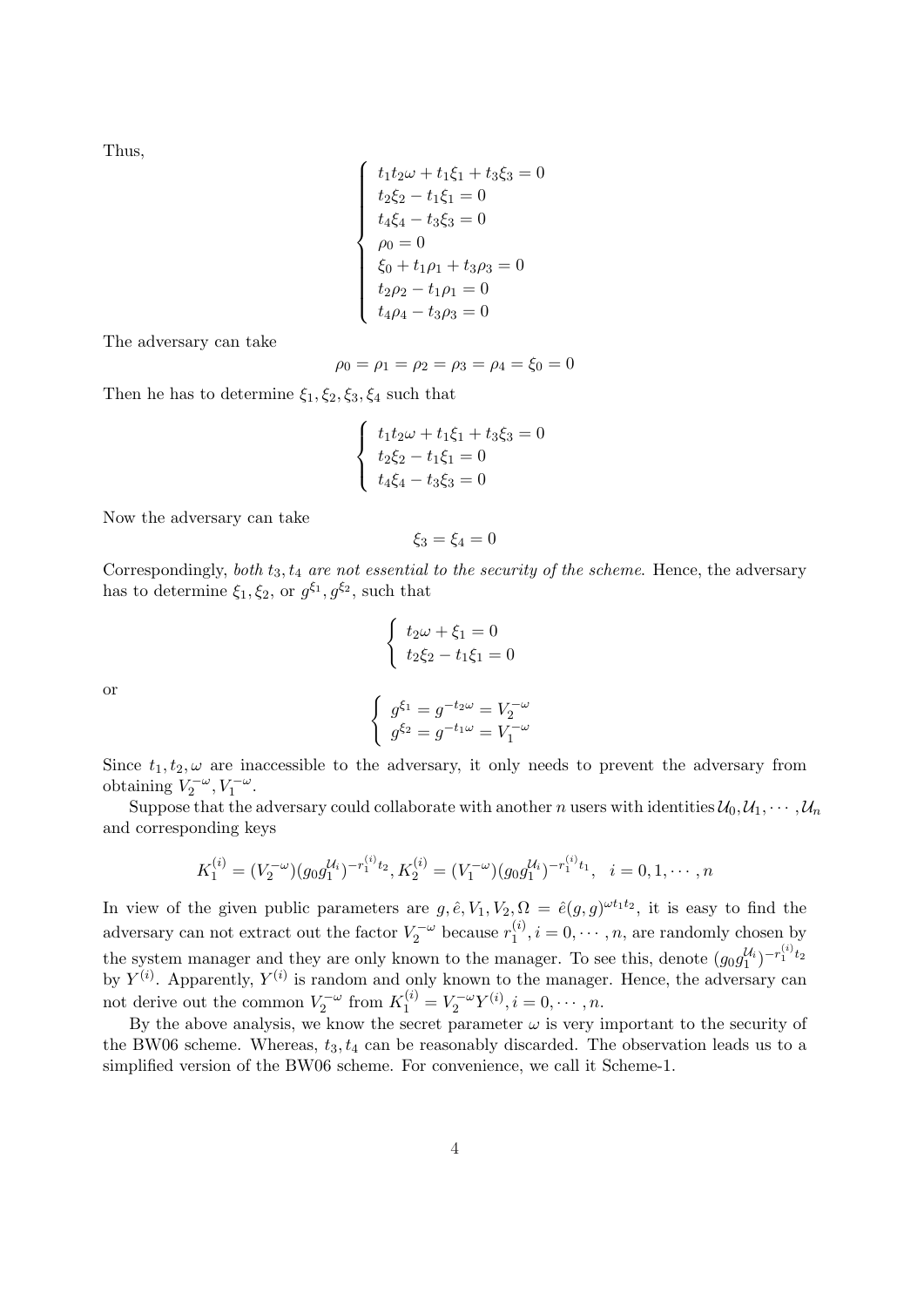### 3.4 A simplification of the BW06 scheme

See the Table 1 for the simplified version of the BW06 scheme and the differences between the original and the new.

|         | The BW06 scheme                                                                                     | Scheme-1                                                                             |
|---------|-----------------------------------------------------------------------------------------------------|--------------------------------------------------------------------------------------|
| Setup   | <i>spk</i> : Pick $\omega, t_1, t_2, t_3, t_4 \stackrel{\kappa}{\leftarrow} \mathbb{Z}_n^*$ and set | <i>spk</i> : Pick $\omega, t_1, t_2 \stackrel{R}{\leftarrow} \mathbb{Z}_p^*$ and set |
|         | $G, G_1, p, g, g_0, g_1, \hat{e}, \Omega = \hat{e}(g, q)^{t_1 t_2 \omega},$                         | $G, G_1, p, q, q_0, q_1, \hat{e}, \Omega = \hat{e}(q, q)^{t_1 t_2 \omega},$          |
|         | $V_1 = q^{t_1}$ , $V_2 = q^{t_2}$ , $V_3 = q^{t_3}$ , $V_4 = q^{t_4}$                               | $V_1 = q^{t_1}$ , $V_2 = q^{t_2}$                                                    |
|         | $ssk: \{\omega, t_1, t_2, t_3, t_4\}$                                                               | $ssk:\{\omega,t_1,t_2\}$                                                             |
| Extract | upk: U                                                                                              | upk:U                                                                                |
|         | <i>usk</i> : Pick $r_1, r_2 \stackrel{R}{\leftarrow} \mathbb{Z}_n^*$ and compute                    | <i>usk</i> : Pick $r_1 \stackrel{R}{\leftarrow} \mathbb{Z}_p^*$ and compute          |
|         | $K_0 = q^{r_1t_1t_2+r_2t_3t_4}.$                                                                    | $K_0 = q^{r_1t_1t_2}$                                                                |
|         | $K_1 = g^{-\omega t_2} (g_0 g_1^{\mathcal{U}})^{-r_1 t_2}$                                          | $K_1 = g^{-\omega t_2} (g_0 g_1^{\mathcal{U}})^{-r_1 t_2}$                           |
|         | $K_2 = g^{-\omega t_1} (g_0 q_1^U)^{-r_1 t_1}$                                                      | $K_2 = q^{-\omega t_1} (q_0 q_1^{\mathcal{U}})^{-r_1 t_1}$                           |
|         | $K_3 = (q_0 q_1^{\mathcal{U}})^{-r_2 t_4}, K_4 = (q_0 q_1^{\mathcal{U}})^{-r_2 t_3}$                |                                                                                      |
| Encrypt | Pick $s, s_1, s_2 \stackrel{R}{\leftarrow} \mathbb{Z}_p^*$ and compute                              | Pick $s, s_1 \stackrel{R}{\leftarrow} \mathbb{Z}_p^*$ and compute                    |
|         | $C' = M\Omega^{s}, C_0 = (g_0 g_1^{\mathcal{U}})^s, C_1 = V_1^{s-s_1},$                             | $C' = M\Omega^{s}, C_0 = (g_0 g_1^{\mathcal{U}})^s, C_1 = V_1^{s-s_1},$              |
|         | $C_2 = V_2^{s_1}, C_3 = V_3^{s-s_2}, C_4 = V_4^{s_2}$                                               | $C_2 = V_2^{s_1},$                                                                   |
|         | Output $(C', C_0, C_1, C_2, C_3, C_4)$                                                              | Output $(C', C_0, C_1, C_2)$                                                         |
| Decrypt | $M = C' \hat{e}(C_0, K_0) \hat{e}(C_1, K_1)$                                                        | $M = C' \hat{e}(C_0, K_0) \hat{e}(C_1, K_1)$                                         |
|         | $\cdot \hat{e}(C_2, K_2)\hat{e}(C_3, K_3)\hat{e}(C_4, K_4)$                                         | $\cdot \hat{e}(C_2, K_2)$                                                            |

| anle |  |
|------|--|
|      |  |

Consistency argument As for the anonymity of the Scheme-1, it only needs to observe that both  $C_3, C_4$  are not used to blind the message M or the identity U. For the confidentiality, it can be derived from the above analysis, which really differs from the common argument. It is more helpful to explain why a protocol should like this, not like that.

#### 3.5 An explicit analysis of the BW06 scheme

In the original scheme, the authors block the transition of the identity  $U$  and the secret parameters  $\omega, t_1, t_2, t_3, t_4, r_1, r_2$  by setting  $(g_0 g_1^{\mathcal{U}})$  and the generator g, separately, where  $\log_{g_0} g_1, \log_g g_0$ , and  $\log_g g_1$  are not known to anybody. This leads them to introduce more parameters. But we know the merit of a bilinear map is that it is of Smooth Transition:

$$
\hat{e}(g^a, h^b) = \hat{e}(g^b, h^a) = \hat{e}(g^{ab}, h) = \hat{e}(g, h^{ab}) = \hat{e}(g, h)^{ab}
$$

We now take advantage of this merit to improve the BW06 scheme. To blind  $M$  and  $U$  simultaneously, we set

$$
C=\Omega^{s\mathcal U}M
$$

where  $\Omega$  is a system public parameter to be specified, s is a random number chosen by the encryptor. The new scheme, called Scheme-2, can be described as follows (see the Table 2).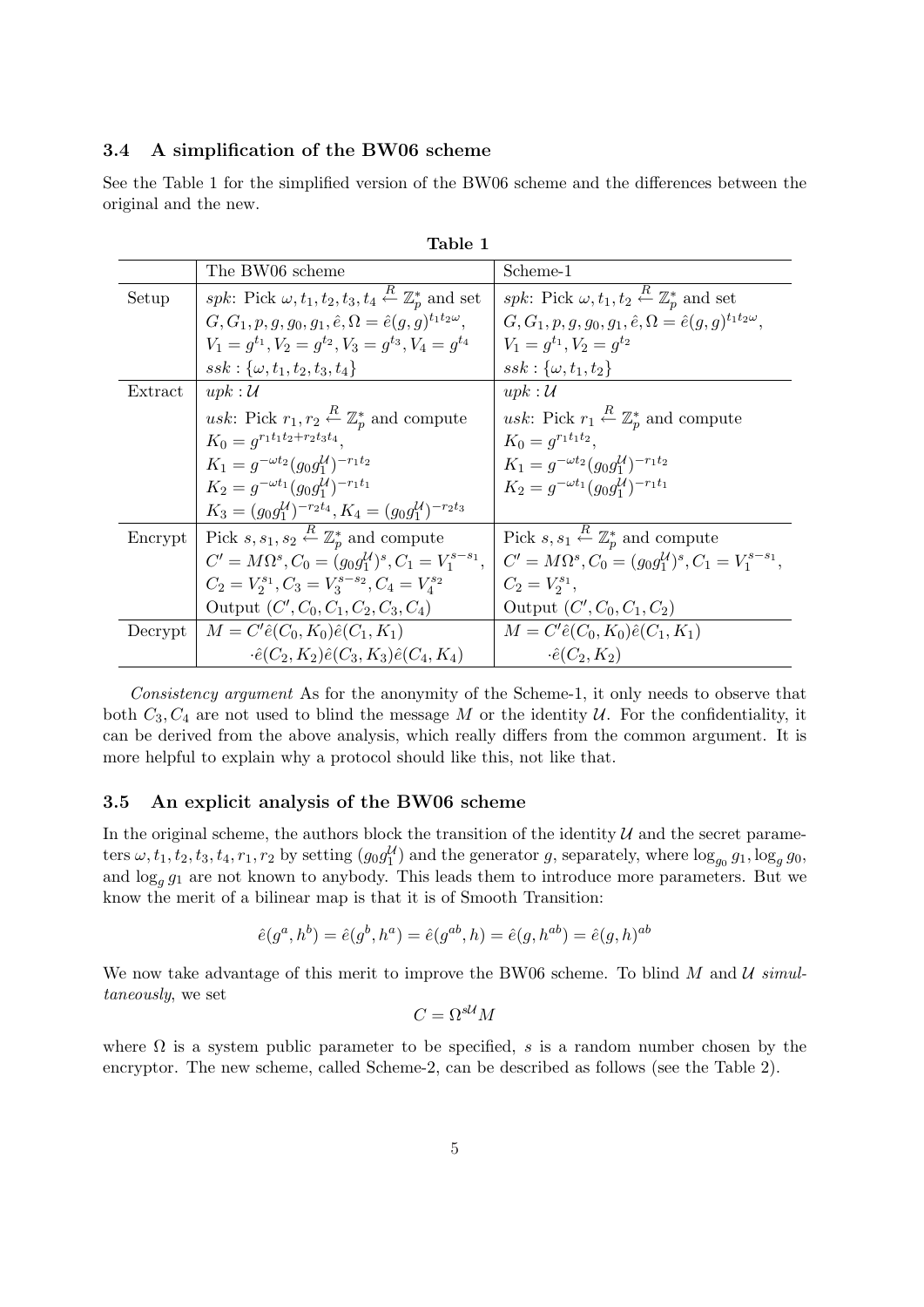|         | The BW06 scheme                                                                        | Scheme-2                                                                  |
|---------|----------------------------------------------------------------------------------------|---------------------------------------------------------------------------|
| Setup   | spk: Pick $\omega, t_1, t_2, t_3, t_4 \stackrel{R}{\leftarrow} \mathbb{Z}_n^*$ and set | spk: Pick $\omega, t \stackrel{R}{\leftarrow} \mathbb{Z}_p^*$ and set     |
|         | $G, G_1, p, g, g_0, g_1, \hat{e}, \Omega = \hat{e}(g, g)^{t_1 t_2 \omega},$            | $G, G_1, p, q, \hat{e}, \Omega = \hat{e}(q, q)^{\omega t},$               |
|         | $V_1 = q^{t_1}, V_2 = q^{t_2}, V_3 = q^{t_3}, V_4 = q^{t_4}$                           | $V=q^t$                                                                   |
|         | $ssk: \{\omega, t_1, t_2, t_3, t_4\}$                                                  | $ssk:\{\omega,t\}$                                                        |
| Extract | upk: $\mathcal U$                                                                      | upk: $\mathcal U$                                                         |
|         | <i>usk</i> : Pick $r_1, r_2 \stackrel{R}{\leftarrow} \mathbb{Z}_p^*$ and compute       | <i>usk</i> : Pick $r \stackrel{R}{\leftarrow} \mathbb{Z}_n^*$ and compute |
|         | $K_0 = q^{r_1t_1t_2+r_2t_3t_4}.$                                                       | $K_0 = g^{\omega t (r - \mathcal{U})}$                                    |
|         | $K_1 = g^{-\omega t_2} (g_0 g_1^{\mathcal{U}})^{-r_1 t_2}$                             | $K_1 = q^{-\omega r}$                                                     |
|         | $K_2 = q^{-\omega t_1} (q_0 q_1^{\mathcal{U}})^{-r_1 t_1}$                             |                                                                           |
|         | $K_3 = (q_0 q_1^{\mathcal{U}})^{-r_2 t_4}, K_4 = (q_0 q_1^{\mathcal{U}})^{-r_2 t_3}$   |                                                                           |
| Encrypt | Pick $s, s_1, s_2 \stackrel{R}{\leftarrow} \mathbb{Z}_p^*$ and compute                 | Pick $s \stackrel{R}{\leftarrow} \mathbb{Z}_p^*$ and compute              |
|         | $C' = M\Omega^{s}, C_0 = (q_0q_1^{\mathcal{U}})^{s}, C_1 = V_1^{s-s_1},$               | $A=q^s, B=V^s,$                                                           |
|         | $C_2 = V_2^{s_1}, C_3 = V_3^{s-s_2}, C_4 = V_4^{s_2}$                                  | $C = \Omega^{s\mathcal{U}}M$                                              |
|         | Output $(C', C_0, C_1, C_2, C_3, C_4)$                                                 | Output $(A, B, C)$                                                        |
| Decrypt | $M = C' \hat{e}(C_0, K_0) \hat{e}(C_1, K_1)$                                           | $M = \hat{e}(A, K_0)\hat{e}(B, K_1)C$                                     |
|         | $\cdot \hat{e}(C_2, K_2)\hat{e}(C_3, K_3)\hat{e}(C_4, K_4)$                            |                                                                           |

Table 2

Correctness

$$
\begin{aligned}\n\hat{e}(A,K_0)\hat{e}(B,K_1)C &= \hat{e}\left(g^s, g^{\omega t(r-\mathcal{U})}\right) \cdot \hat{e}(V^s, g^{-\omega r})\Omega^{s\mathcal{U}}M \\
&= \hat{e}(g,g)^{s\omega t(r-\mathcal{U})} \cdot \hat{e}(g,g)^{-\omega rts} \cdot \hat{e}(g,g)^{\omega ts\mathcal{U}}M \\
&= M\n\end{aligned}
$$

Security Without loss of generality, given a ciphertext  $(g^s, V^s, \Omega^{s\mathcal{U}}M)$ , suppose that the adversary sets

$$
K_0 = g^{\lambda_0}, K_1 = g^{\lambda_1}
$$

where  $\lambda_0, \lambda_1$  are to be determined. By the Decryption, we have

$$
\hat{e}(A, K_0)\hat{e}(B, K_1)C = \hat{e}(g^s, g^{\lambda_0})\hat{e}(g^{ts}, g^{\lambda_1})\hat{e}(g, g)^{\omega ts\mathcal{U}}M = \hat{e}(g, g)^{s(\lambda_0 + t\lambda_1 + \omega t\mathcal{U})}M
$$

Since the resulting plaintext  $M$  is independent of the random number  $s$ , the adversary has to determine  $\lambda_0, \lambda_1$ , or  $g^{\lambda_0}, g^{\lambda_1}$ , such that

$$
\lambda_0 + t\lambda_1 + \omega t \mathcal{U} = 0 \quad \text{or} \quad g^{\lambda_0 + t\lambda_1 + \omega t \mathcal{U}} = 1
$$

To generate the proper  $\lambda_0, \lambda_1$ , or  $g^{\lambda_0}, g^{\lambda_1}$ , the best choice for the adversary is to set  $\lambda_0 = 0$  or  $\lambda_1 = 0.$ 

If  $\lambda_0 = 0$ , he has to determine  $\lambda_1$  such that

$$
\lambda_1 + \omega \mathcal{U} = 0 \quad \text{or} \quad K_1 g^{\omega \mathcal{U}} = 1
$$

In view of  $\omega$  is only known to the system manager, the adversary has to determine  $g^{\omega U}$ . Even suppose the adversary knows the ciphertext is for the identity  $\mathcal{U}$ , he has to generate  $g^{\omega}$ .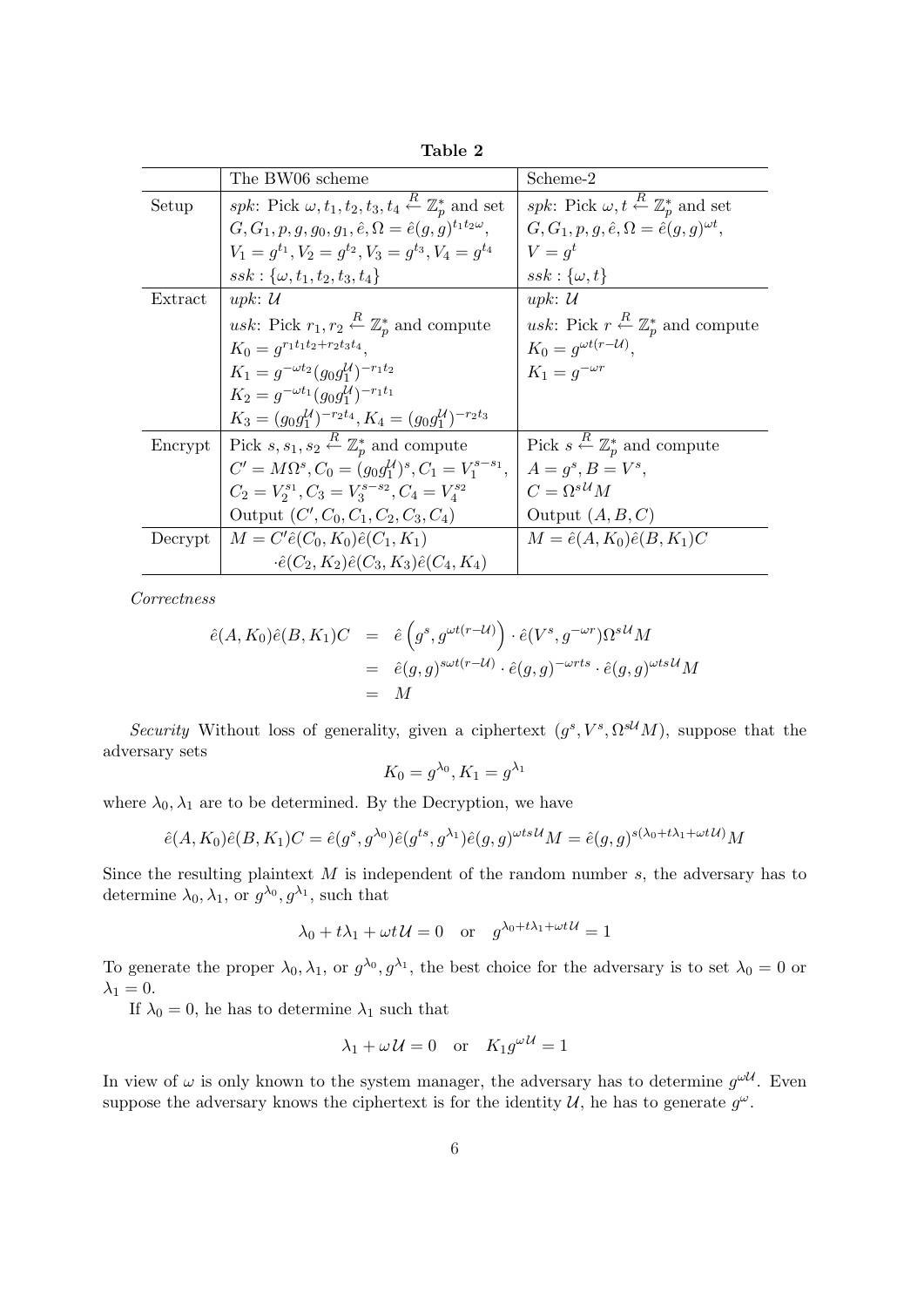If  $\lambda_1 = 0$ , he has to determine  $\lambda_0$  such that

$$
\lambda_0 + \omega t \mathcal{U} = 0 \quad \text{or} \quad K_0 g^{\omega t \mathcal{U}} = 1
$$

In view of  $\omega, t$  are only known to the system manager, the adversary has to determine  $g^{\omega t \mathcal{U}}$ . Even suppose the adversary knows the ciphertext is for the identity  $\mathcal{U}$ , he has to generate  $g^{\omega t}$ .

In sum, the adversary has at least to generate  $g^{\omega}$  or  $g^{\omega t}$ , given the public parameters  $\Omega =$  $\hat{e}(g, g)^{\omega t}$ ,  $V = g^t$ , and another *n* users' secret keys

$$
K_0^{(i)} = g^{\omega t (r_i - \mathcal{U}_i)} = (g^{\omega t})^{(r_i - \mathcal{U}_i)}, \quad K_1^{(i)} = g^{-\omega r_i} = (g^{\omega})^{-r_i}, \quad i = 1, \cdots, n
$$

In view of these  $r_i, i = 1, \dots, n$ , are randomly chosen by the system manager and only known to the manager, we see the adversary can not derive out  $g^{\omega}$  or  $g^{\omega t}$  from them.

Remark One could censure our consistency argument does differ from a common argument. But we should stress the argument is more helpful to unveil the psychologic activities during the investigation. It seems that a common argument for a cryptographic protocol is easier to distract the readers' attentions. Sometimes, it also distracts its inventors' attentions.

### 4 Conclusion

In the past years, the only principle for designing cryptographic protocols is Security. The general instruction for designing a new scheme is to build the new on some preliminary schemes. Consequently, the method to introduce more parameters in a new scheme is broadly adopted. To achieve different purposes, different parameters are separately introduced. As a result, the whole scheme becomes gross. In this paper, by a general attempt to attack the BW06 scheme, we obtain a very efficient version of it. The technique developed in the paper will be helpful to better other protocols.

Acknowledgements We acknowledge the Cryptasc Project (Institute for the Encouragement of Scientific Research and Innovation of Brussels).

### References

- [1] D. Boneh and X. Boyen. Secure identity based encryption without random oracles. In Advances in Cryptology-CRYPTO 2004, LNCS 3152, pp. 443-459. Springer, 2004
- [2] D. Boneh and X. Boyen. Efficient selective-ID secure identity based encryption without random oracles. In Advances in CryptologyEUROCRYPT 2004, LNCS 3027, pp. 223-238. Springer, 2004
- [3] D. Boneh, X. Boyen, and Eu-Jin Goh. Hierarchical identity based encryption with constant size ciphertext. In Advances in Cryptology-EUROCRYPT 2005, LNCS 3494, pp. 440-56. Springer, 2005
- [4] D. Boneh and M. Franklin. Identity-based encryption from the Weil pairing. SIAM Journal of Computing, 32(3):586C615, 2003. Extended abstract in Advances in Cryptology-CRYPTO 2001